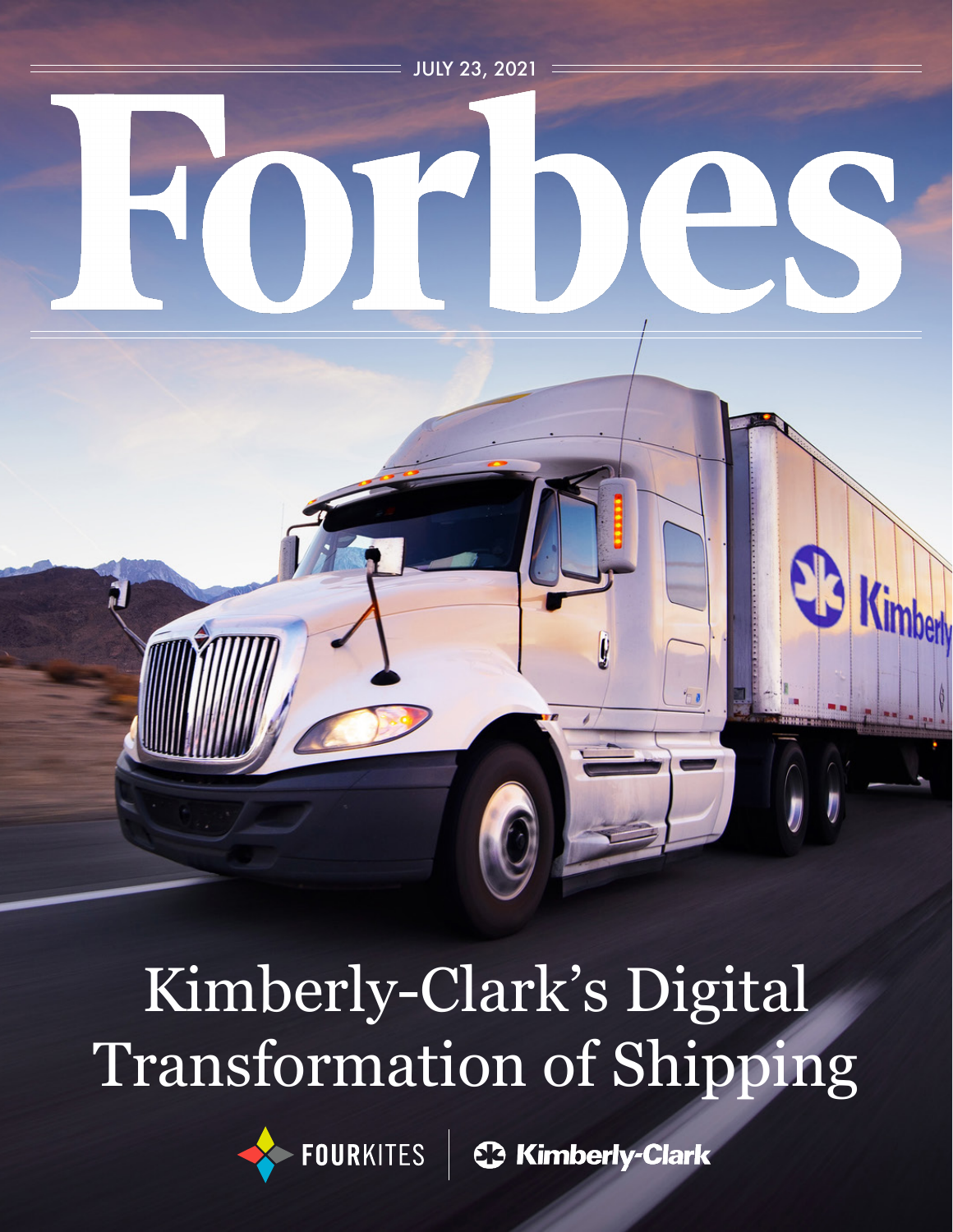### **Kimberly-Clark's Digital Transformation of Shipping**

By Steve Banker

Earlier this summer, FourKites held a Carrier Visibility Summit. This was an online event. One of the speakers was Abby Weisenberger, a distribution consultant at Kimberly-Clark. What made Ms. Weisenberger's presentation particularly interesting was that while Ms. Weisenberger is leading their digitally enabled shipping initiative, she works in distribution operations rather than transportation. FourKites is a leading provider of realtime transportation visibility solutions. Not surprisingly, many of FourKites' users work in transportation operations.

Kimberly-Clark is public consumer goods company that generated over \$19 billion in revenues last year. The company's billion-dollar brands include Huggies disposable diapers, Cottonelle and Scott toilet paper; Kleenex facial tissue: and Kotex feminine hygiene products.

This consumer goods behemoth has driven ongoing supply chain productivity through their FORCE (Focused On Reducing Costs Everywhere) program. This program has generated savings of \$3.5 billion over the last 10 years. What Kimberly-Clark (K-C) is doing in the supply chain realm is worth paying attention to.

#### **Digitally Enabling Hot Loads**

"Kimberly-Clark knows that making your processes visible is a major step toward improving efficiency," Ms. Weisenberger said. "K-C needed one solution … to understand where loads are all across the organization" based on "one source of truth." This is one of the company's first steps to their digital transformation in shipping.

Historically, distribution at K-C relied on other departments to give them information. Managing processes like trailer pool and detention, how long their carrier's drivers were on site, and tracking hot loads, required information from systems outside distribution as well as pulling together paper forms filled in by clerks or drivers.

With their transportation visibility solution they were able to see a scorecard that let them proactively see what inventory on a shipment was at risk of arriving late. With the visibility solution, the company is able to develop a plan for warehouse labor that insures when a load comes in, that workers are ready to unload the truck, or when an outbound truck is scheduled at a dock, the pallets are staged and ready to be loaded.

"Hot loads" allow companies to run a lean supply chain while still meeting customers' service expectations. Hot loads can also reduce on-time-in-full fines used by major retailers to make sure they get what they ordered when it was promised.

A hot load occurs when an outbound truck heading to a customer's site is held at a shipper's distribution center because some of the inventory on the arriving truck is needed by the

## **Forbes**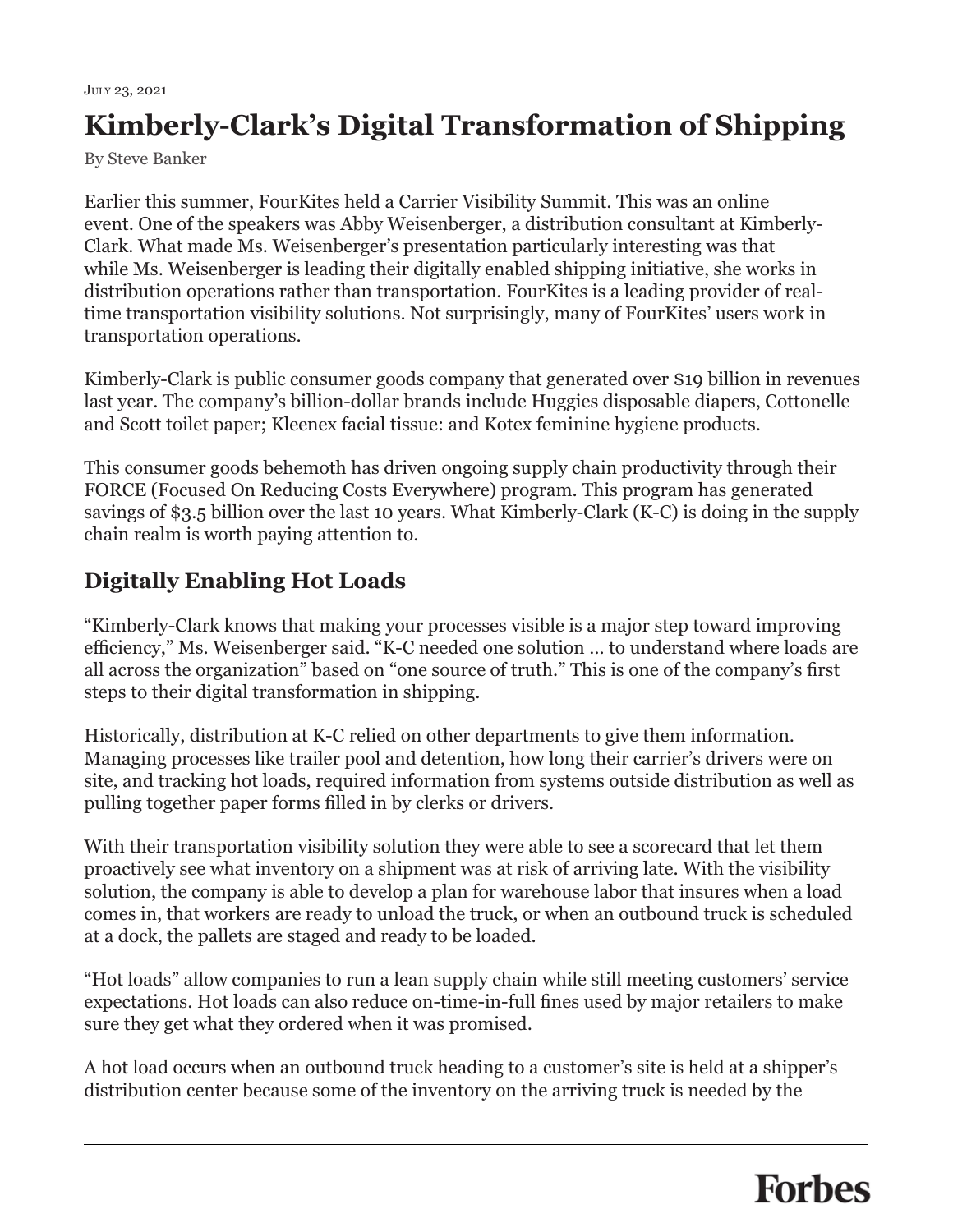customer. Once the inbound shipment arrives, inventory is unloaded, and the "hot" inventory is moved to a shipping dock and loaded on the outbound truck. At K-C, hot loads used to be a labor-intensive process that involved multiple emails.

Being able to efficiently engage in hot loads requires an accurate time of arrival, visibility to the inventory on the truck, and process efficiencies. Now planners can just pull up transportation visibility solution and know when the load will really arrive. They have visibility to a shipment 30 minutes before it arrives. This knowledge can be used to expedite gate check-in and dock assignment for the load. "It really streamlines the process," Ms. Weisenberger explained.

#### **A Digital Transformation Requires More than Visibility**

A digital transformation requires more than visibility. It requires new, more efficient ways of working based on technology. In the past many of Kimberly-Clark's supply chain efficiency programs ended at the dock door.

The transportation visibility solution is enabling them to go beyond the dock door. They are implementing Dynamic Yard to have a better understanding of their trailer inventory and know the age of that inventory. This will lead to a better process for assigning trailers during shipment planning. This used to be a paper-based process. Now special instructions for drivers, for example on where to drop empty trailers, can be digitally generated ahead of time. Now the gate, yard and facility data needed for better shipment planning flows much more smoothly.



The figure above shows what FourKites has determined to be the typical driver process at a distribution site with typical dwell times.

## Forbes